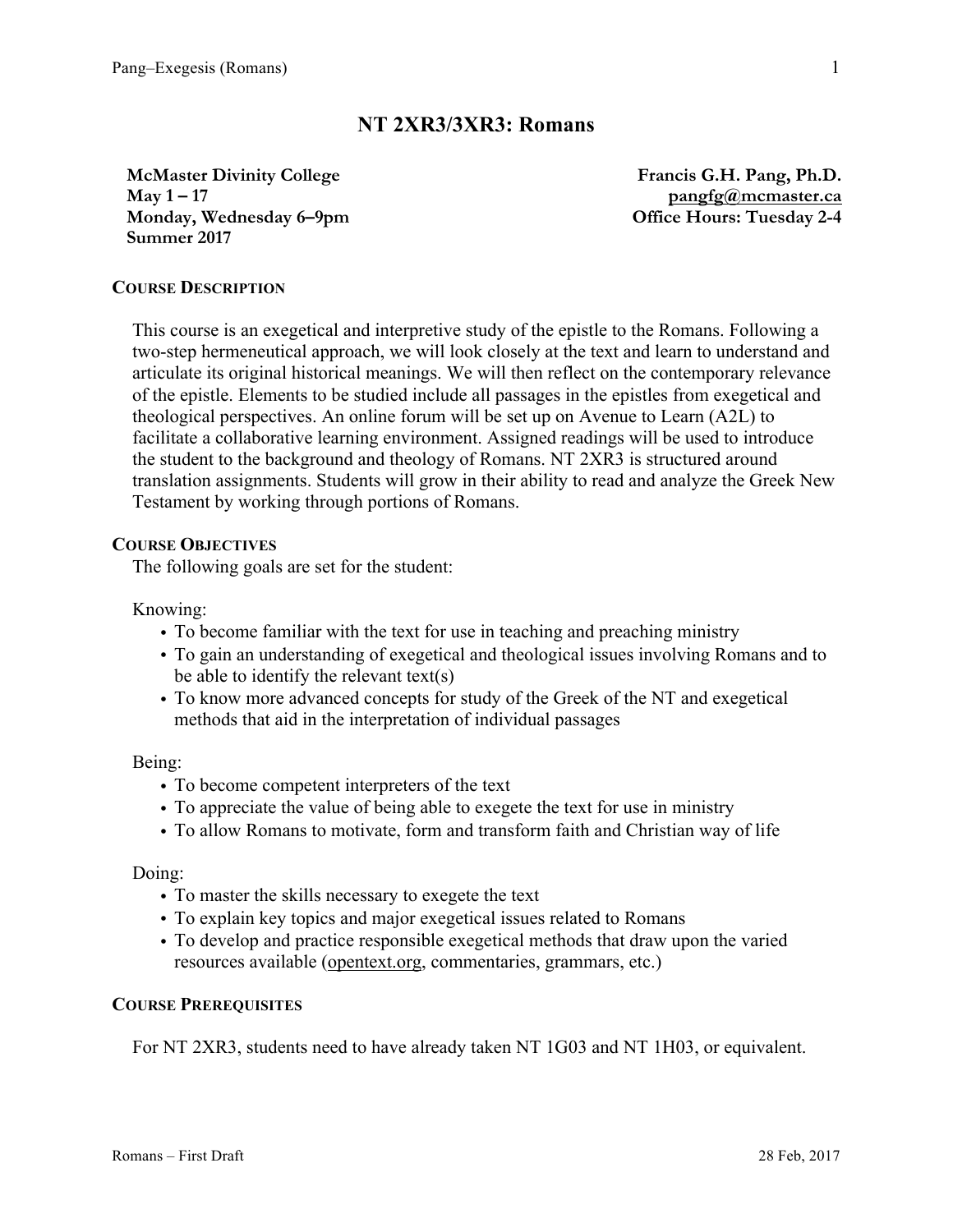### **TEXTBOOK AND MATERIALS**

1. Students are required to possess the following:

Porter, Stanley E. *The Letter to the Romans: A Linguistic and Literary Commentary.* New Testament Monographs 37. Sheffield: Sheffield Phoenix, 2015.

Thiselton, Anthony C. *Discovering Romans: Content, Interpretation, Reception.* Grand Rapids: Eerdmans, 2016.

Students in NT 2XR3 are assumed to possess the following:

A standard edition of the Greek New Testament, such as the Nestle-Aland (26th–28th ed.), UBS (3rd–5th ed.) or Westcott-Hort.

Porter, Stanley E., *Idioms of the Greek New Testament* (2nd ed.; Sheffield: Sheffield Academic Press, 1994).

Porter, Reed, and O'Donnell, *Fundamentals of New Testament Greek* (Grand Rapids, MI: Eerdmans, 2010).

A suitable Greek-English lexicon (see bibliography below).

A suitable commentary on Romans (chosen from the list below).

A parsing tool, such as Tyndale house STEP bible (www.stepbible.org), biblewebapp.org, Bibleworks, Logos, Accordance, etc.

All required textbooks for this class are available from the College's book service, READ On Bookstore, Room 145, McMaster Divinity College. Texts may be purchased on the first day of class. For advance purchase, you may contact:

READ On Bookstore, 5 International Blvd, Etobicoke, Ontario M9W 6H3;

Phone: 416.620.2934; fax: 416.622.2308; email: books@readon.ca.

Other book services may also carry the texts.

#### **COURSE REQUIREMENTS**

Student are required to complete all of the following assignments. All assignments should be uploaded in PDF format to the designated Avenue to Learn (A2L) course folder. No unfinished assignments are permitted. See below for late submission policy.

1. Discussion Preparation (30%)

Starting from the second class, students will prepare three exegetical questions and three application questions on the assigned passages for that class. These questions are to be posted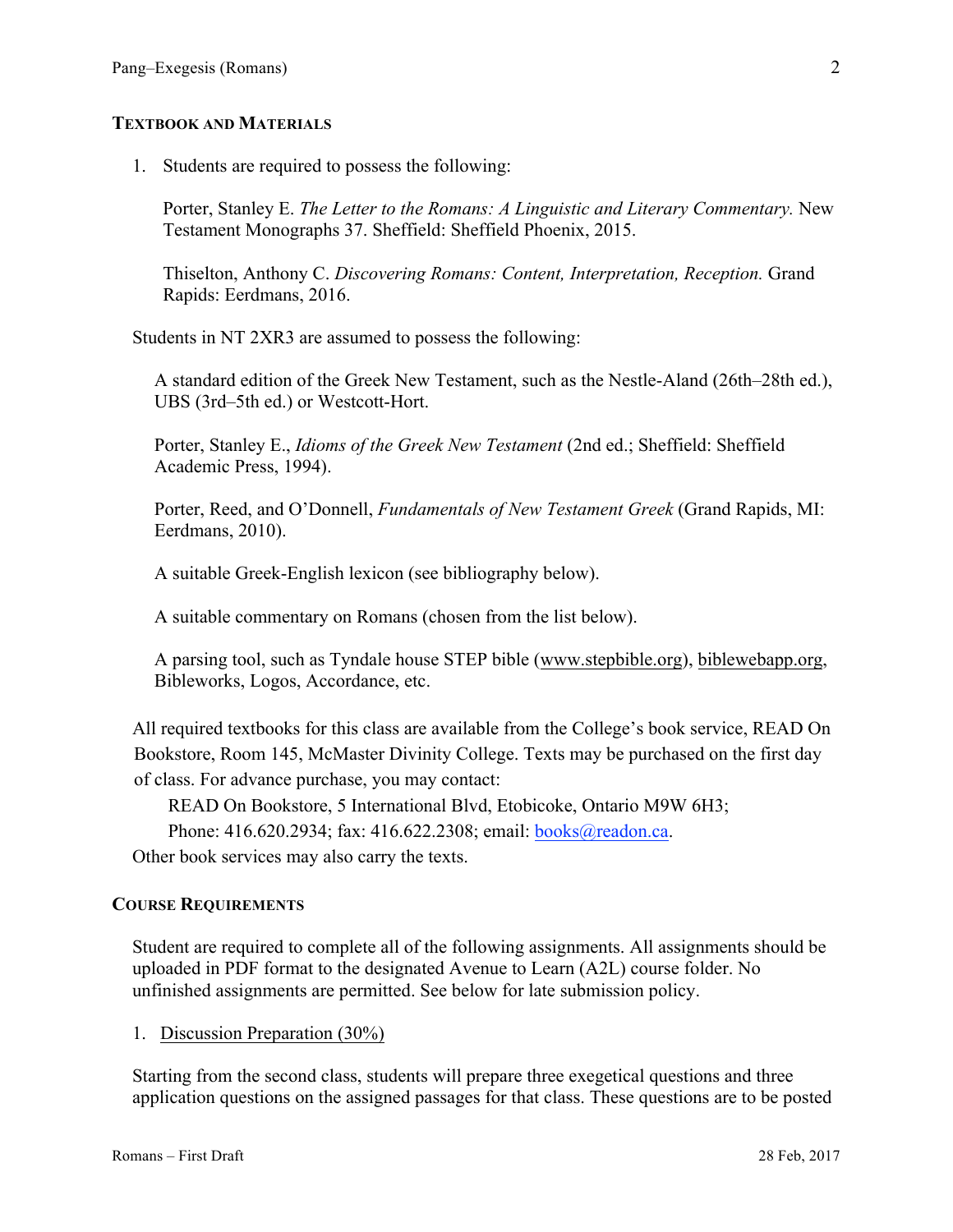on the A2L discussion forum by noon (12pm) on class days and will be used to guide the inclass discussions. Students should have read the assigned passage and the corresponding sections from the textbooks *before* formulating their questions and should come to class with a rough idea of their take on these questions. Student should hand in a summary (800–1000 words) of the in-class discussion on Friday (for both classes) including their preliminary conclusion to those questions.

### 2. Reading and Class Participation (10%)

Students are expected to attend class and to participate in class discussions. This means that student must come to class having already: (a) read all the questions posted to  $A2L$ ; (b) worked through the assigned passage with the help of the textbooks; and (c) produced exegetical notes on their own exegetical and application questions. Each student will then come to class prepared to contribute some comments and/or questions concerning the assigned passage(s).

# 3. Course Specific Assignment (20%)

### *For NT 3XR3: Commentary Analysis*

Select three commentaries on Romans (from the list below) and compare them to the course text (Porter). Write a 2000-word critical review of these commentaries in which you evaluate them for their usefulness in biblical studies. Be sure you set out your criteria, which may include some of: presuppositions and assumptions, format and organization, breadth of scholarship, use of original languages, cogency of arguments, validity of theological conclusions, contemporary application, etc.

Due Date: **May 31 at 11:59pm** (Late papers will not be accepted after June 7)

### *For NT 2XR3: Exegetical and Translation Assignments*

Students will examine two assigned passages (3:21—4:25; 6:1–23) and then prepare both exegetical notes and an English translation. The exegetical notes should include parsing of non-common verbs, comments on textual variants, and text-oriented and contextoriented questions and comments. A template for the exegetical assignment will be uploaded to A2L.

# Due Date: **May 17 and May 31 at 11:59pm**

### 4. Final Written Assignment (40%)

Students will prepare a research paper of 6000 words. At least 10 academic secondary sources are required for these papers, and all must be used and cited in the paper. Sources may include the class texts, monographs, commentaries, and articles from journals and books. Sources must NOT include web sites (e.g. blog posts), one volume Bible dictionaries, study Bible, Bible translations, and dated devotional commentaries. Note, however, that Christian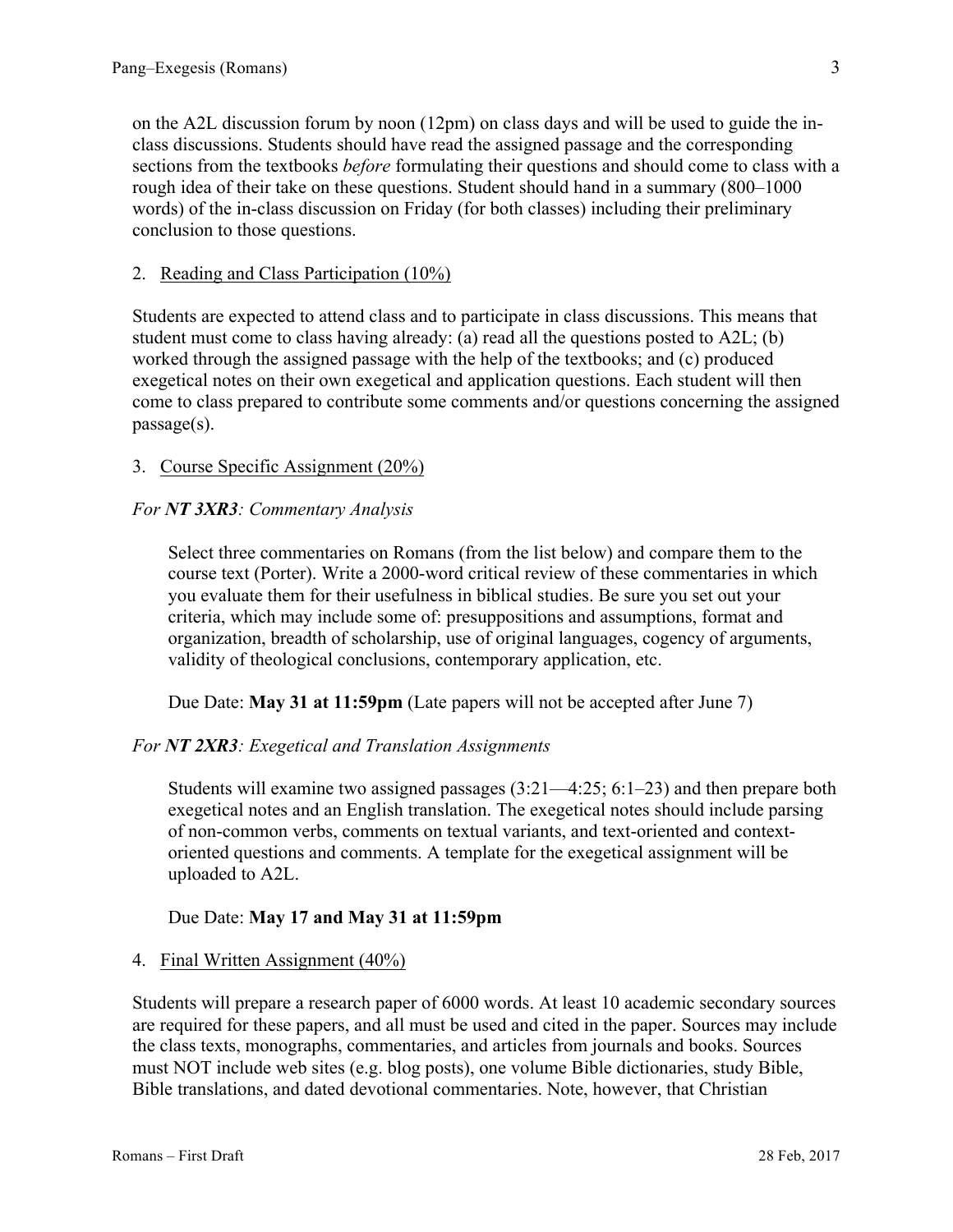Worldview and Pastoral students may wish to use relevant websites as additional resources that illustrate contemporary worldviews or application issues.

# *Biblical Studies Specialization*: Exegetical Paper

Student will select one self-contained passage from Romans and complete an exegetical analysis. This paper must follow the *MDC Style Guidelines for Essays and Theses*. The paper should include:

- i. A clear statement of the thesis in the introduction
- ii. The historical and cultural context (*Sitz im Leben*) of the passage
- iii. A detailed exegesis of the entire passage
- iv. Reference to the Greek text
- v. Justification of text boundaries and explanation of how this passage fits within the overall argument of Romans
- vi. Theological reflections on the passage (either integrate with your exegesis or at the end of your paper)
- vii. Connections to the rest of the New Testament
- viii. A clear conclusion

### *Pastoral Studies Specialization*: Exegetical Sermon

Students are asked to write an exegetical sermon (5000 words) based on a passage in Romans. Paper Break Down: (1500–2000 words exegetical comment; 2500–3000 words sermon).

- i. The assignment is consisted of two parts. The first part is a 1000-1500 exegetical comment on the selected passage (with at least 10 sources). Students are expected to be able to engage in exegetical analysis of a particular passage. Succinct comment should be made on particular exegetical issues and hermeneutical decisions regarding the selected passage. *This part of the assignment has to follow the MDC style guide.*
- ii. The second part of the assignment is the teaching/preaching component. It should be equivalent to a 20-30 minute presentation. It should be written in a spoken style, intended to be deliver on the pulpit or in a classroom setting. This part does not have to follow the style guide, but reference to illustrations should be included.
- iii. The teaching project may include a teaching session for a Bible/small group study, a Sunday School course. Note that a teaching project also needs to have an application section.
- iv. A short summary of the real/imagined target audience (demographic background and preaching/teaching setting) as well as a brief description of your homiletic decision are needed.
- v. Since this course is not a homiletics course, the main purpose of this assignment is not to access each student's ability to write a good sermon. However, students are expected to be able to work under sound homiletic and teaching principles.
- vi. The purpose of this assignment is to assess the student's ability to (1) interpret the text of the NT with a theologically and biblically sound hermeneutical method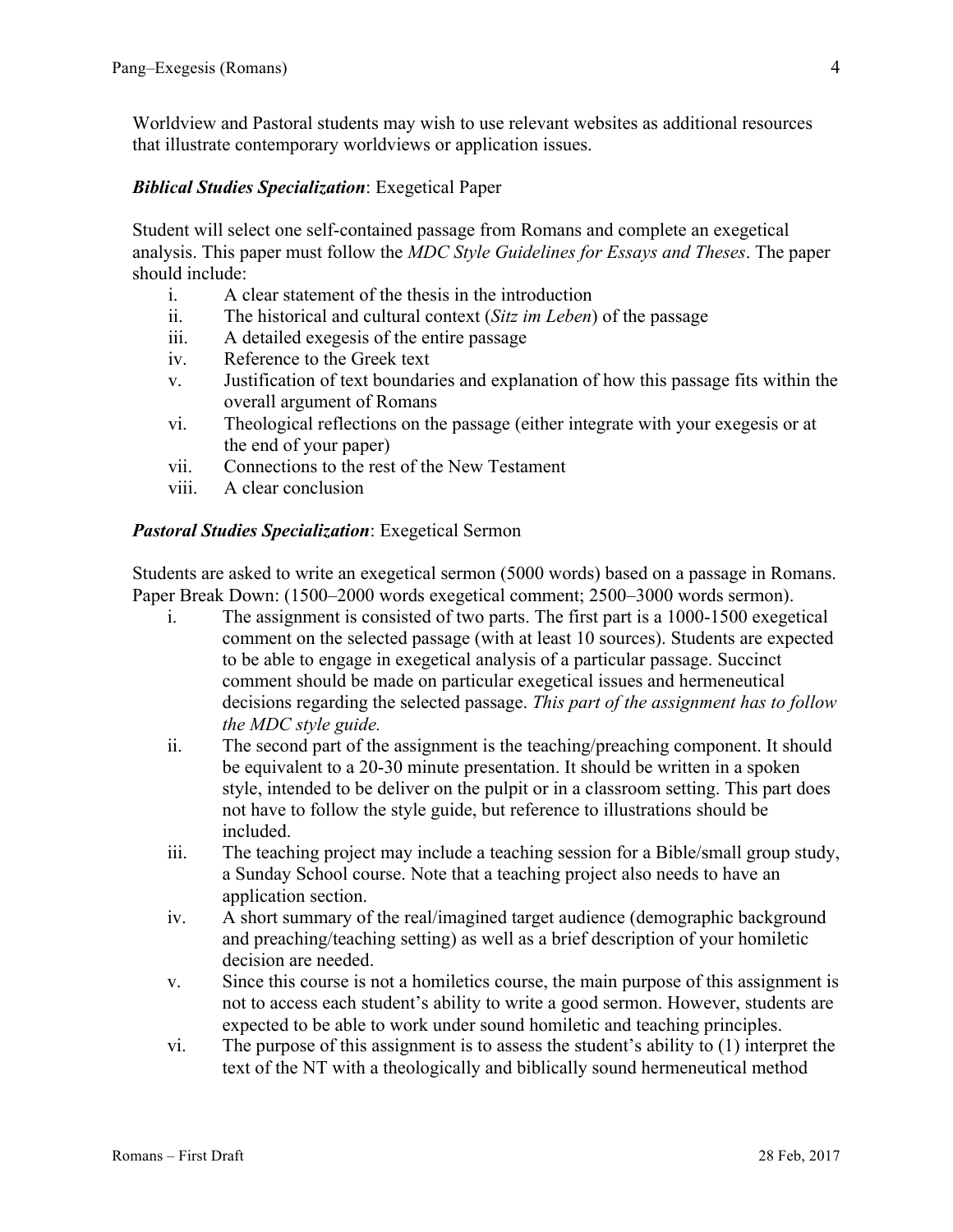and, (2) apply the message to discipleship, community and ministry formation and presenting it in the contemporary contexts.

# *Christian Worldview Specialization*: Thematic Paper

Each Student will select a theme/concept or a particular word/word group that is prominent in Romans and write a paper (5000 words). The paper must be grounded in passages from Romans, and it must incorporate the following elements: (1) a discussion of the meaning and significance of the theme/word in Paul's historical context; (2) a discussion of how Paul's message engaged with his (first-century) readers and how this engagement can provide insights for contemporary engagement with modern cultural contexts; and (3) a discussion of the practical applicability of the theme to a specific modern context. This paper must follow the *MDC Style Guidelines for Essays and Theses*. The paper should include:

- i. A clear statement of thesis in the introduction
- ii. A clear explication of the theme and its importance
- iii. Analysis of relevant passages (in Romans) that relate to the theme
- iv. Exegesis of any significant or controversial verses
- v. Theological reflections on the theme
- vi. Implications of the theme for a contemporary Christian worldview
- vii. Possible themes: God's plan of salvation; righteousness from God; justification by faith; guilt; sin; sanctification; unity; student's choice (must be approved in advance by the professor).

**Student Presentations:** Students will give a short presentation of their preliminary ideas for the written assignment during the last class (May 17). The presentation should summarize the major exegetical issues of the passage(s) and their intended main application/implication(s) of the paper. Each presentation is followed by a short discussion, which allow students to gain **constructive** criticism in order to improve their work. The goal of this presentation is to facilitates a collaborative learning environment in which instructor and students are engaged in active learning together.

Due Date: **June 16 at 11:59pm** (Late paper will not be accepted after June 21)

### *Additional Requirement for NT 2XR3*

Students in NT 2XR3 will complete the above assignment with the following differences:

- All written assignments must deal with the Greek text of Romans
- The student must read the Greek text of Romans before formulating the exegetical questions for in-class discussion.

| Grading Summary:                |      |
|---------------------------------|------|
| <b>Exegetical Assignments</b>   | 30%  |
| Seminar and Online Discussion   | 10%  |
| Course Specific Assignment      | 20%  |
| <b>Final Written Assignment</b> | 30%  |
| Total                           | 100% |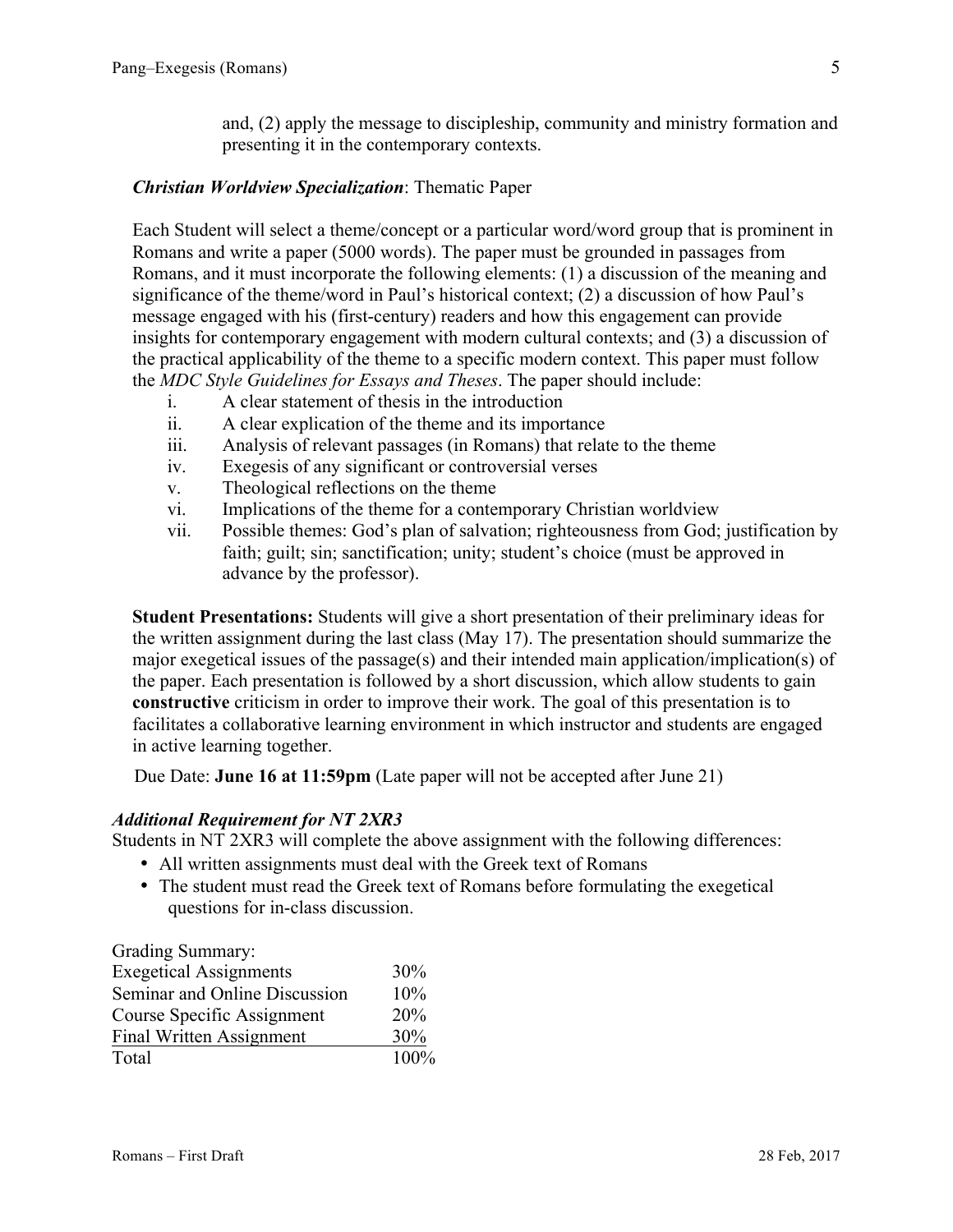#### **SCHEDULE**

| <b>Dates</b>  | <b>Class Topics</b>                                            |
|---------------|----------------------------------------------------------------|
| May 1         | Introduction to Romans; 1:1-17 // 15:14-16:27                  |
| May 3         | Rom $1:18-4:25$                                                |
| May 8         | $Rom 5:1 - 6:23$                                               |
| May 10        | Rom $7:1 - 8:39$                                               |
| May 15        | Rom 9:1-11:36                                                  |
| <b>May 17</b> | Rom $12:1 - 15:13$                                             |
| <b>May 31</b> | <b>Commentary Analysis and Second Translation Exercise Due</b> |
| June 16       | Final Written Assignment Due                                   |

#### **REFERENCES**

**1.** Some Commentaries on Romans

Barrett, C.K., *A Commentary on the Epistle to the Romans* (BNTC; London: A. & C. Black, 1957).

Barth, K., The Epistle to the Romans (trans. E.C. Hoskyns; London: Oxford University Press, 1933).

Bruce, F.F., Romans (TNTC; Grand Rapids: Eerdmans, rev. edn, 1985).

Bryan, C., A Preface to Romans (New York: Oxford University Press, 2000).

Cranfield, C.E.B., A Critical and Exegetical Commentary on the Epistle to the Romans (ICC; 2 vols.; Edinburgh: T. & T. Clark, 1975, 1979).

Dodd, C.H., The Epistle of Paul to the Romans (MNTC; London: Hodder and Stoughton, 1932).

Dunn, J.D.G., Romans (WBC 38A–B; Waco, TX: Word, 1988).

Fitzmyer, J.A., Romans (AB 33; New York: Doubleday, 1993).

Hultgren, A.J. Paul's Letter to the Romans: A Commentary (Grand Rapids: Eerdmans, 2011).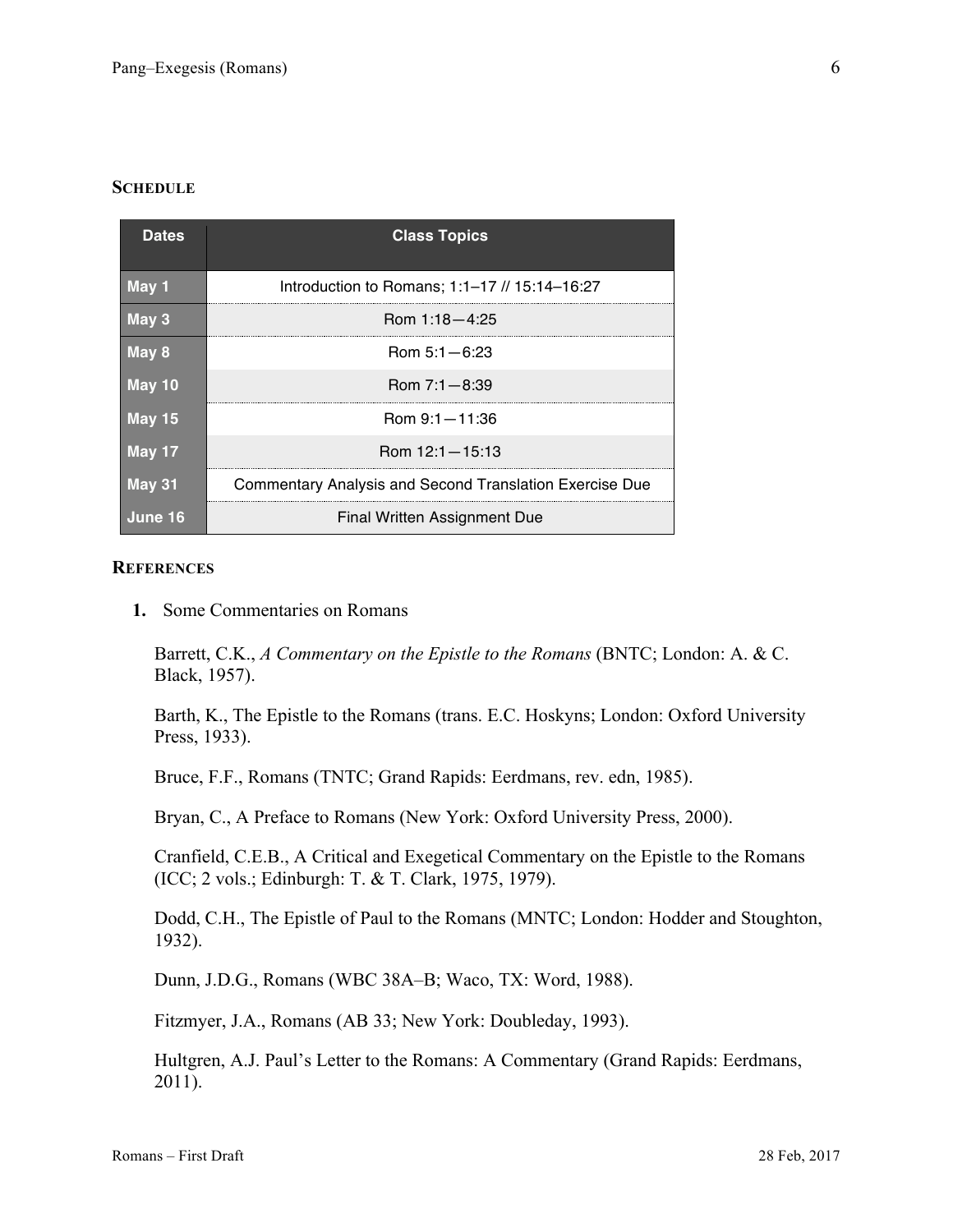Jewett, R. Romans (Hermeneia; Minneapolis: Fortress, 2007).

Johnson, L.T., Reading Romans: A Literary and Theological Commentary (New York: Crossroad, 1997).

Käsemann, E., Commentary on Romans (trans. G.W. Bromiley; Grand Rapids: Eerdmans, 1980).

Keck, L.E., Romans (ANTC; Nashville: Abingdon Press, 2005).

Keener, C.S., Romans: A New Covenant Commentary (NCCS; Eugene: Cascade, 2009).

Kruse, C.G. Paul's Letter to the Romans (PNTC; Grand Rapids: Eerdmans, 2012).

Leenhardt, F.J., The Epistle to the Romans: A Commentary (trans. H. Knight; London: SCM Press, 1961).

Luther, M., Commentary on the Epistle to the Romans (trans. J.T. Mueller; London: Oliphants, 1954).

Matera, F.J., Romans (Paideia; Grand Rapids: Baker, 2010).

Moo, D., The Epistle to the Romans (NICNT; Grand Rapids: Eerdmans, 1996).

Moo, D.J. Romans (NIVAC; Grand Rapids: Zondervan, 2000).

Morris, L., The Epistle to the Romans (Pillar; Grand Rapids: Eerdmans, 1988).

Nygren, A., Commentary on Romans (trans. C.C. Rasmussen; London: SCM Press, 1952).

Osborne, G.R. Romans (NTC; Downers Grove, IL: InterVarsity, 2004).

Porter, Stanley E. *The Letter to the Romans: A Linguistic and Literary Commentary.* (New Testament Monographs 37; Sheffield Phoenix Press, 2015).

Robinson, J.A.T., Wrestling with Romans (Philadelphia: Westminster Press, 1979).

Sanday, W., and A.C. Headlam, A Critical and Exegetical Commentary on the Epistle to the Romans (ICC; Edinburgh: T. & T. Clark, 1895).

Schreiner, T.R., Romans (BECNT; Grand Rapids: Baker, 1998).

Stuhlmacher, P., Paul's Letter to the Romans: A Commentary (trans. S.J. Hafemann; Louisville: Westminster John Knox, 1994).

Witherington, B., and D. Hyatt, Paul's Letter to the Romans: A Socio-Rhetorical Commentary (Grand Rapids: Eerdmans, 2004).

Ziesler, J., *Paul's Letter to the Romans*. London: SCM Press, 1989.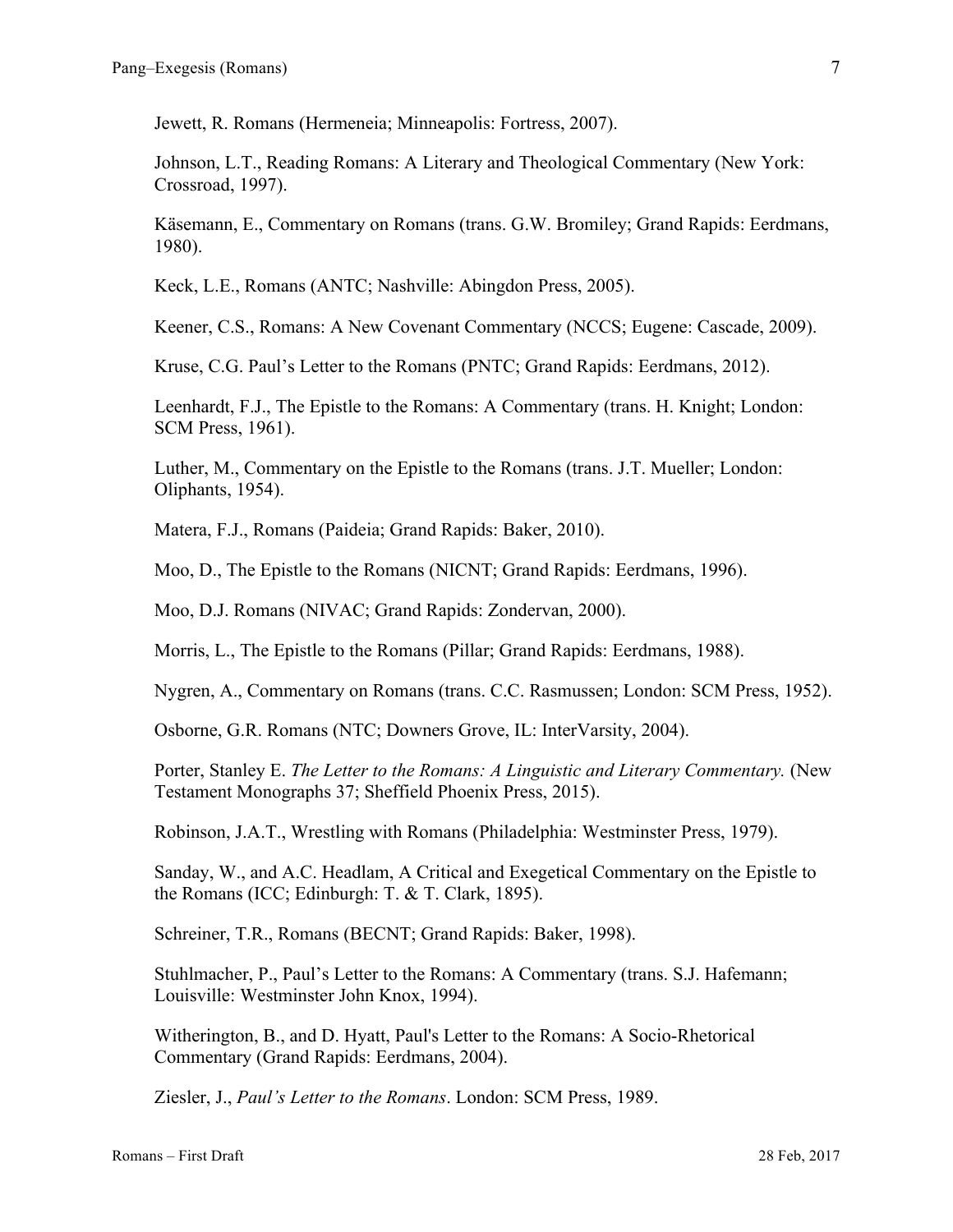### **2.** Greek-English Lexicons

Bauer, Walter, Frederick W. Danker, W. F. Arndt, and F. W. Gingrich. *Greek-English Lexicon of the New Testament and Other Early Christian Literature.* 3rd ed. Chicago: University of Chicago Press, 2000.

Danker, Frederick W. *The Concise Greek-English Lexicon of the New Testament*. Chicago: University of Chicago Press, 2009.

Liddell, Henry George, Robert Scott, and Henry Stuart Jones. *A Greek-English Lexicon.* 9th ed. Oxford: Clarendon, 1996. [Available Online @ www.tlg.uci.edu/lsj/]

Liddell, Henry George, and Robert Scott. *An Intermediate Greek-English Lexicon*. Oxford: Clarendon Press, 1889.

Liddell, Henry George, and Robert Scott. *Liddell and Scott's Greek-English Lexicon, Abridged*. Simon Wallenberg Press, 2007.

Louw, J.P., and E.A. Nida, *Greek–English Lexicon of the New Testament Based on Semantic Domains.* 2 vols. New York: United Bible Societies, 1989.

Thayer, J.H., *A Greek–English Lexicon of the New Testament.* New York: American Book Company, 1897.

#### **CLASSROOM BEHAVIOUR**

The following guidelines are presented to encourage all students to participate together in this course, and should be kept in mind at all times.

- 1. Please respect the opinions of others, even if you do not agree with them. Extend courtesy by not ridiculing others' ideas, but feel free to respond to them logically and critically and in an orderly manner.
- 2. Students should be on time to class, or be prepared to offer an explanation after class to the professor.
- 3. Students are expected to stay for the entire class session, unless arranged in advance.
- 4. Students may eat and drink in class so long as they do not distract others or leave a mess behind.
- 5. Students should not engage in anything during class time that prevents them from focusing and participating in class discussions.
- 6. Students are not to carry on private conversations in class. If something is unclear, the whole class will benefit by a question being asked out loud.
- 7. Cell phones and related devices are to be silenced during class. If a student must for some reason accept a phone call, he or she ought to discretely leave the class in order to do so.

Students who fail to respect these guidelines will be dismissed from the class, with all of the consequences implied.